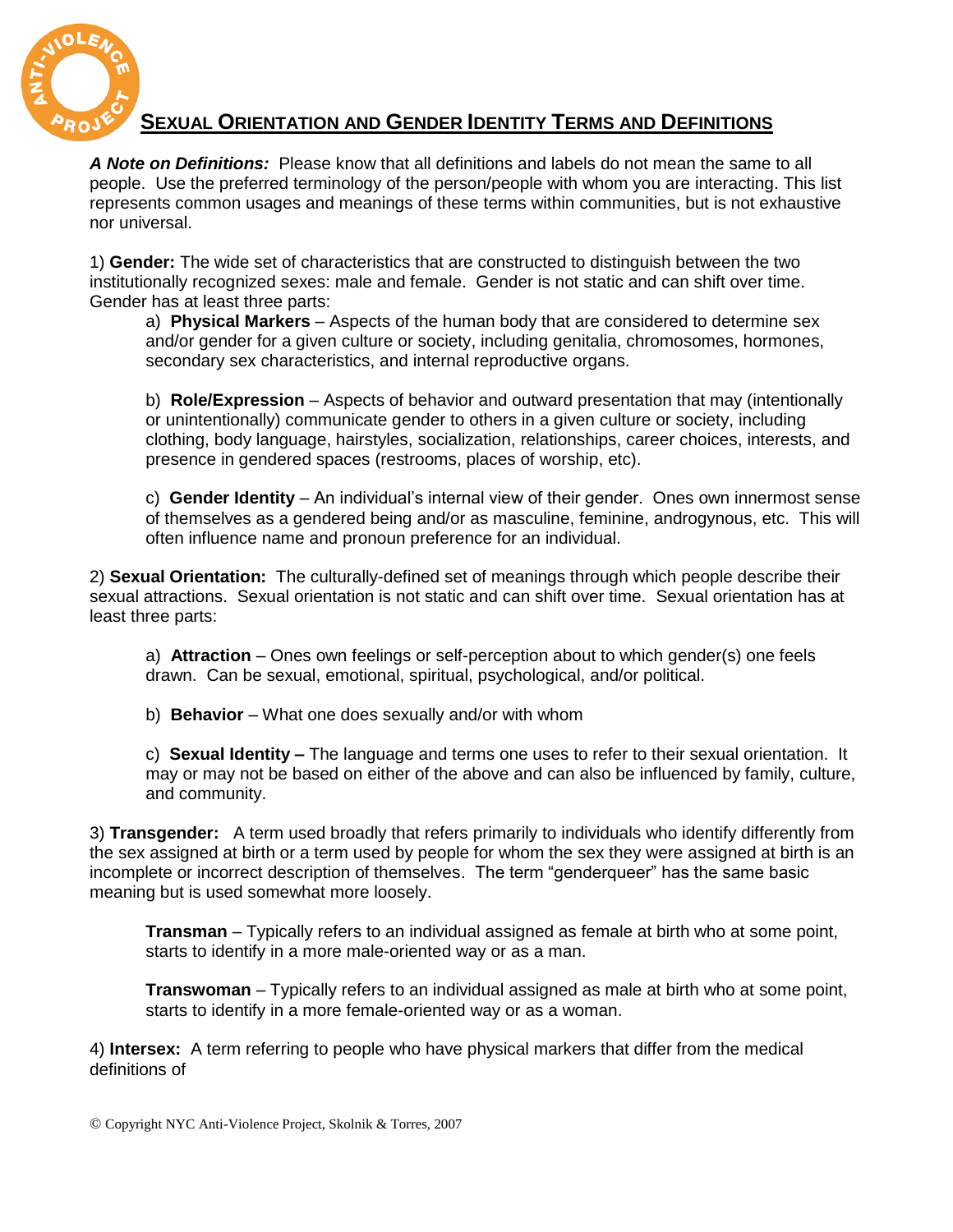male or female. Most commonly, it is used to speak about people whose genitalia is not easily classifiable as "male" or "female" at birth but it can be used to refer to any biological marker that falls outside medical norms for masculine and feminine.

5) **Gay:** Most frequently used by male-identified people who experience attraction primarily or exclusively for

other male- identified people.

- 6) **Lesbian:** Most frequently used by female-identified people who experience attraction primarily or exclusively for other female-identified people.
- 7) **Bisexual:** A term used to indicate attraction or potential for attraction to more than one gender.
- 8) **Pansexual:** A term used to indicate attraction or potential for attraction to any gender, preferred by some

over "bisexual" because it does not imply the existence of only two genders.

9) **Heterosexual/Straight:** A term used to indicate attraction primarily or exclusively for people of the 'opposite' sex..

9) **Same Gender Loving:** A term created by African American communities and used by some people of color

who may view labels such as 'gay' and 'lesbian' as terms referring to and/or representing white people.

11) **MSM:** Abbreviation for Men who have Sex with Men, a term used to describe men who engage in same-

sex sexual behavior but who may choose not to label themselves as "gay/bisexual."

10) **Two Spirit:** An English translation of a concept present in some Indigenous cultures that refers to someone

who is assigned one sex at birth but fulfills the roles of both sexes or of another sex.

12) **Femme:** An identity term most frequently used by people with a more feminine gender identity and/or

gender presentation

13) **Butch or Stud:** An identity term most frequently used by people with a more masculine gender identity

and/or gender presentation

14) **Queer:** A political and sometimes controversial term that some LGBT people have reclaimed, while others consider it derogatory. Used more frequently by activists, academics, and some younger LGBT people, the term can refer either to gender identity, sexual orientation, or both and can be used by any gender.

15) **Questioning:** A term that can refer to an identity, or a process of introspection whereby one learns about

their own sexual orientation and/or gender identity. Can happen at any age in and multiple times throughout ones lifetime.